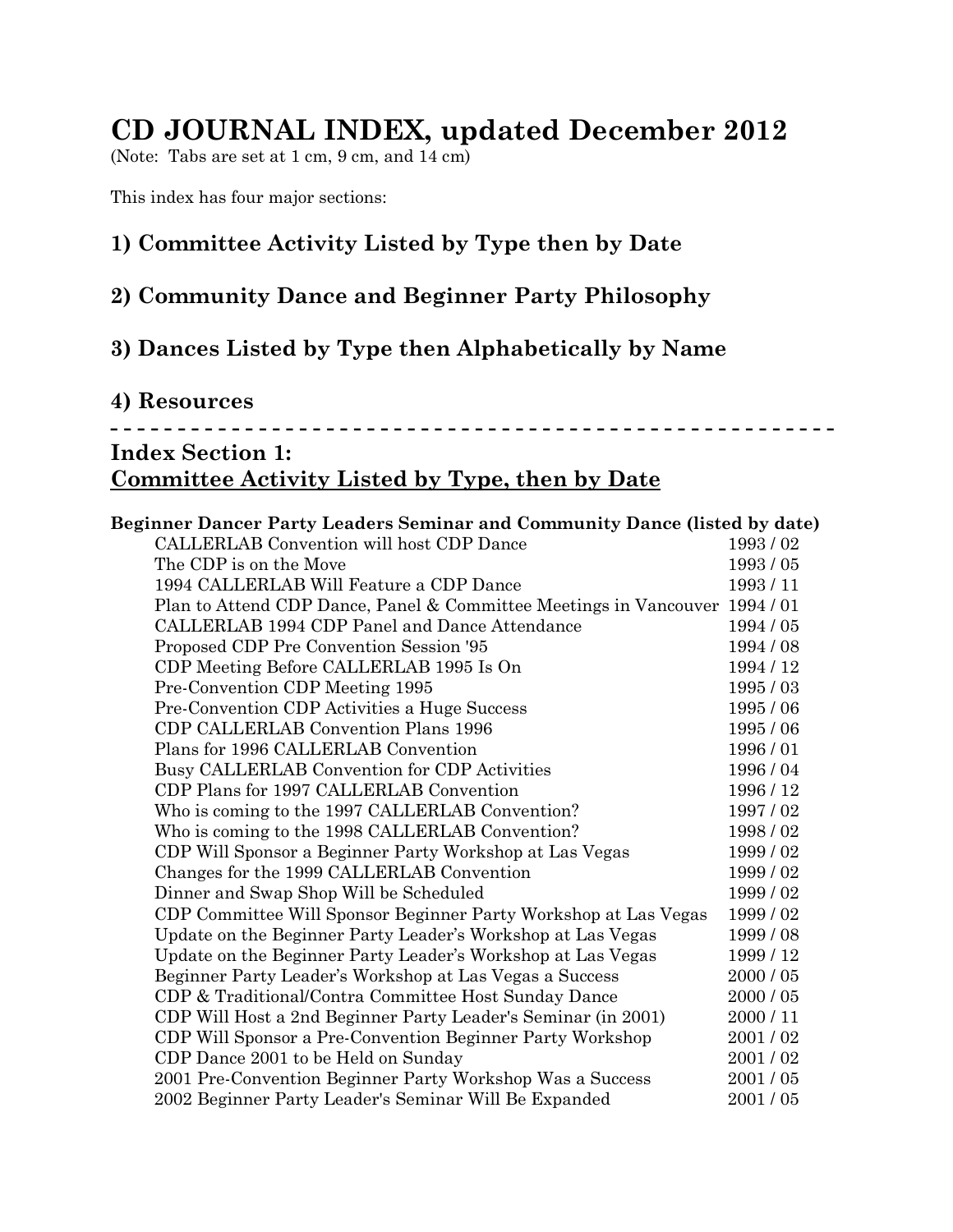| Beginner Dance Party Leaders Seminar 2002 (Advertisement)       | 2001/12   |
|-----------------------------------------------------------------|-----------|
| Third Pre-Convention Beginner Party Workshop (2002)             | 2002/02   |
| CDP Dance 2002 to be Held on Sunday from 3-5 p.m.               | 2002 / 02 |
| Beginner Dance Leaders Seminar Finishes the 3rd Successful Year | 2002/06   |
| Plans for Beginner Party Seminar (2003) and Advertisement       | 2002 / 11 |
| The Staff Is Set for Beginner Party Leader's Seminar 2003       | 2003/02   |
| Beginner Dance Party Leaders Seminar (2003 Ad & Registration)   | 2003 / 02 |
| 61 Register for 2003 Beginner Party Seminar                     | 2003/06   |
| <b>BDPLS</b> is an Annual Official Convention Event             | 2003/06   |
| Plans for Beginner Party Seminar 2004 and Advertisement         | 2003/11   |
| Staff for Seminar 2004                                          | 2003/11   |
| Video Plans for Seminar 2004                                    | 2003/11   |
| Who Is Coming to Reno?                                          | 2004 / 02 |
| Beginner Dance Party Leaders Seminar 2004 (Advertisement)       | 2004 / 02 |
| Close to 50 Attend BDPLS 2004, CCD Sunday Dance                 | 2004 / 06 |
| Beginner Dance Party Leaders Seminar 2005 (Advertisement)       | 2004 / 06 |
| CCD Sunday Dance 2004                                           | 2004 / 06 |
| Beginner Dance Party Leaders Seminar 2005                       | 2004 / 11 |
| Beginner Dance Party Leaders Seminar 2005 & Convention Plans    | 2005/02   |
| The BDPLS Gets Bigger and Better!                               | 2005/06   |
| Beginner Dance Party Leaders Seminar 2006 Advertisement         | 2005 / 11 |
| Beginner Dance Party Leaders Seminar 2006 Plans                 | 2006/03   |
| Beginner Dance Party Leaders Seminar 2007 Plans                 | 2006 / 10 |
| 2007 BDPL Seminar (Plans)                                       | 2007 / 03 |
| 2008 BDPL Seminar (Plans)                                       | 2007 / 11 |
| CCTD in Los Angeles                                             | 2008/02   |
| CCTD in Kansas City - BDPLS 2009 Plans and Help Needed          | 2008 / 11 |
| CCTD in Kansas City - BDPLS 2009 Plans Updated                  | 2009 / 02 |
| <b>BDPLS 2010</b>                                               | 2009/12   |
| Beginner Dance Party Leaders Seminar Plans for 2011             | 2011/03   |
| Beginner Dance Party Leaders Seminar 2012                       | 2012/08   |
|                                                                 |           |
| CDP / CCTD Committee Meetings and Actions (Listed by Date)      |           |
| CDP Committee Meetings in Louisville                            | 1993/05   |
| We Need Help, One Night Stand Book Info                         | 1993/11   |
| CDP Committee Meeting Agenda                                    | 1994/01   |
| <b>CDP Committee Meeting Report</b>                             | 1994 / 05 |
| Executive Committee Budgets \$1000 for a CDP Video              | 1994 / 12 |
| 1994 CALLERLAB CDP Plans                                        | 1994/01   |
| CDP Video Progress Report                                       | 1995/03   |
| Introductory CDP Video News                                     | 1996/04   |
| Update on CDP Requests to CALLERLAB Executive Committee         | 1996/07   |
| Introductory CDP Video Turned Over to Cal                       | 1996/07   |
| CDP will Discuss Additions to Committee Responsibilities        | 1998/02   |
| CDP Committee Votes to Accept Additional Responsibilities       | 1998/08   |
| <b>CDP</b> Committee Meeting                                    | 2000 / 05 |
| Volunteers Needed, CALLERLAB Seminar '03                        | 2003/02   |
| <b>BDPLS</b> is an Annual Official Convention Event             | 2003/06   |
| Volunteers Needed in Reno 2004                                  | 2003/06   |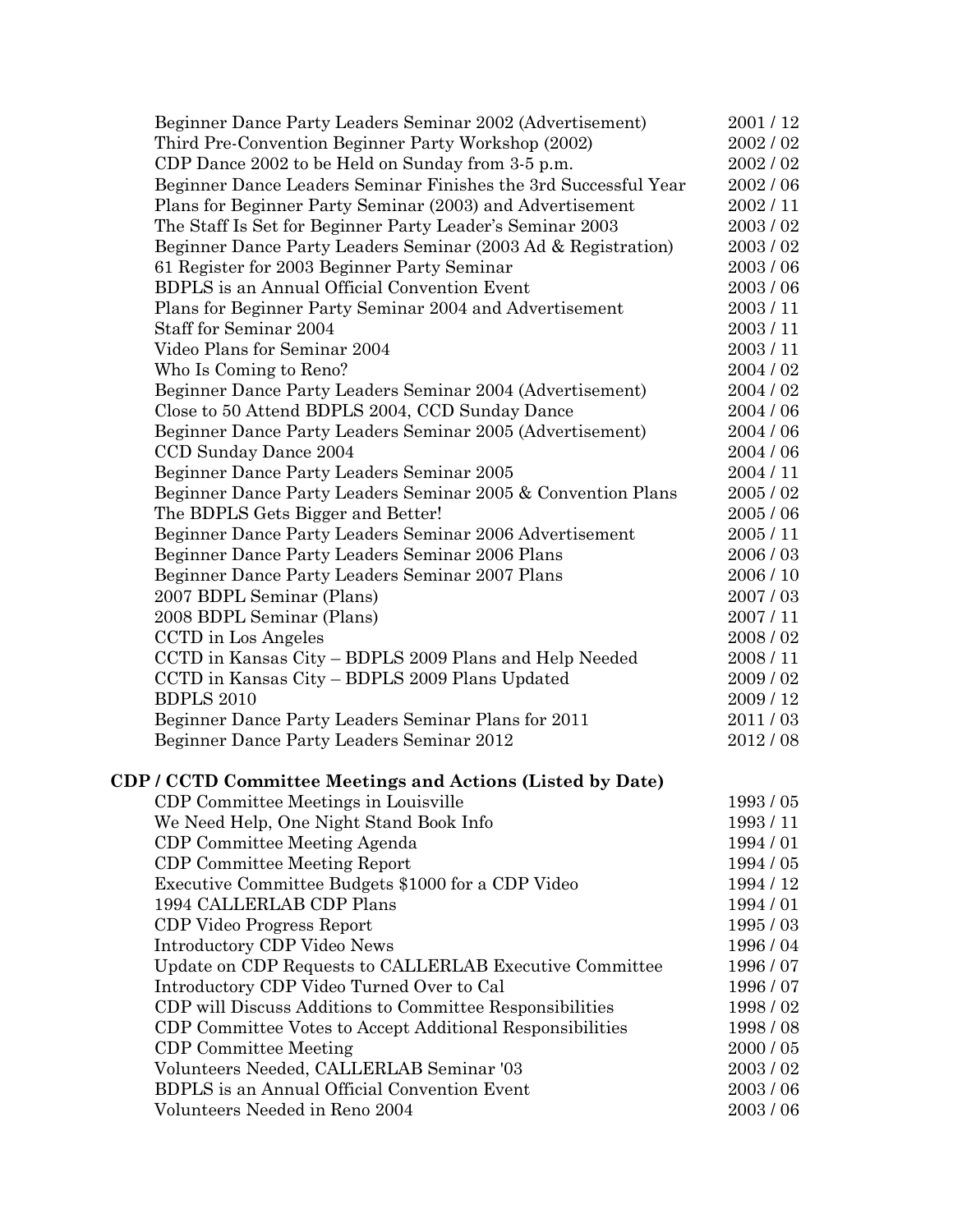| CCD Received Grant for Video Project                                                           | 2003/11            |
|------------------------------------------------------------------------------------------------|--------------------|
| CCD Meeting 2004                                                                               | 2004 / 06          |
| Merger of Community Dance and Contra/Traditional                                               | 2004/11            |
| Our Committee Has a New Name                                                                   | 2005/02            |
| Committee for Community and Traditional Dance Meeting                                          | 2005/06            |
| New CCTD Executive                                                                             | 2007/11            |
| <b>CDP</b> in Action                                                                           |                    |
| CDP in Brownwood, Texas                                                                        | 1992/11            |
| CDP is Alive and Well in the Washington D.C. Area                                              | 1992/11            |
| CDP on the Move in Great Britain                                                               | 1993/02            |
| Success in Wisconsin and Ohio                                                                  | 1994/01            |
| Texas Community Dance Coordinator                                                              | 1994 / 08          |
| New Markets for the CDP Program                                                                | 1998/02            |
| An Increase in Interest in Beginner Parties                                                    | 2001/12            |
| <b>CDP</b> Information                                                                         |                    |
| What is the Community Dance Program<br>Calvin Campbell                                         | 1992/08            |
| <b>Education for CDP Leaders</b>                                                               | 1993/02            |
| <b>Clarification of CDP Policies</b>                                                           | 1994/01            |
| CDP Questions & Answers<br>Bob Osgood                                                          | 1994 / 08          |
| CDP Support in the BOG                                                                         | 1994/05            |
| CDP Interest/Skills Survey                                                                     | 1996/04            |
| CDP Committee Members Run for BOG                                                              | 1996/07            |
| <b>CDP</b> Survey Results                                                                      | 1996 / 12          |
| Changes to CDP Move List Voted In By Committee                                                 | 1997/11            |
| Computer                                                                                       |                    |
| CDP Journal can be Contacted Through America On Line<br>Electronic Network Continues to Grow   | 1994 / 05          |
|                                                                                                | 1995/09<br>1997/02 |
| Community Dance Program is on the World Wide Web<br>Check on the New Internet Discussion Group |                    |
|                                                                                                | 1998/02            |
| <b>Events</b>                                                                                  |                    |
| The CDP Is On The Move                                                                         | 1993/05            |
| Lloyd Shaw Leadership Training Institute                                                       | 1994/01            |
| CDP Clinic at National Square Dance Convention June 1994                                       | 1994 / 05          |
| John Campbell Folk School July 3-8, 1994                                                       | 1994 / 05          |
| Over 40 People Attend CDP Clinic at National SD Convention                                     | 1994 / 08          |
| Texas State Federation Backs Up Words with Actions                                             | 1994 / 12          |
| CDP Events at the 1995 U.S. National SD Convention                                             | 1994 / 12          |
| Canadian National Convention will feature CDP                                                  | 1995/03            |
| CDP Events at the 1995 U.S. National SD Convention                                             | 1995/03            |
| CDP Events at the 1995 U.S. National SD Convention.                                            | 1995/06            |
| CDP Events at U.S. National SD Convention Well Attended                                        | 1995/09            |
| Plenty of CDP Activities at U.S. National SD Convention                                        | 1996/07            |
| USAWest Plans for a CDP Hall at the 1997 Inaugural Convention                                  | 1996/07            |
| USAWest Convention needs Leaders and Contra Prompters                                          | 1997/02            |
| Who Is Coming to the 1998 Convention?                                                          | 1998/02            |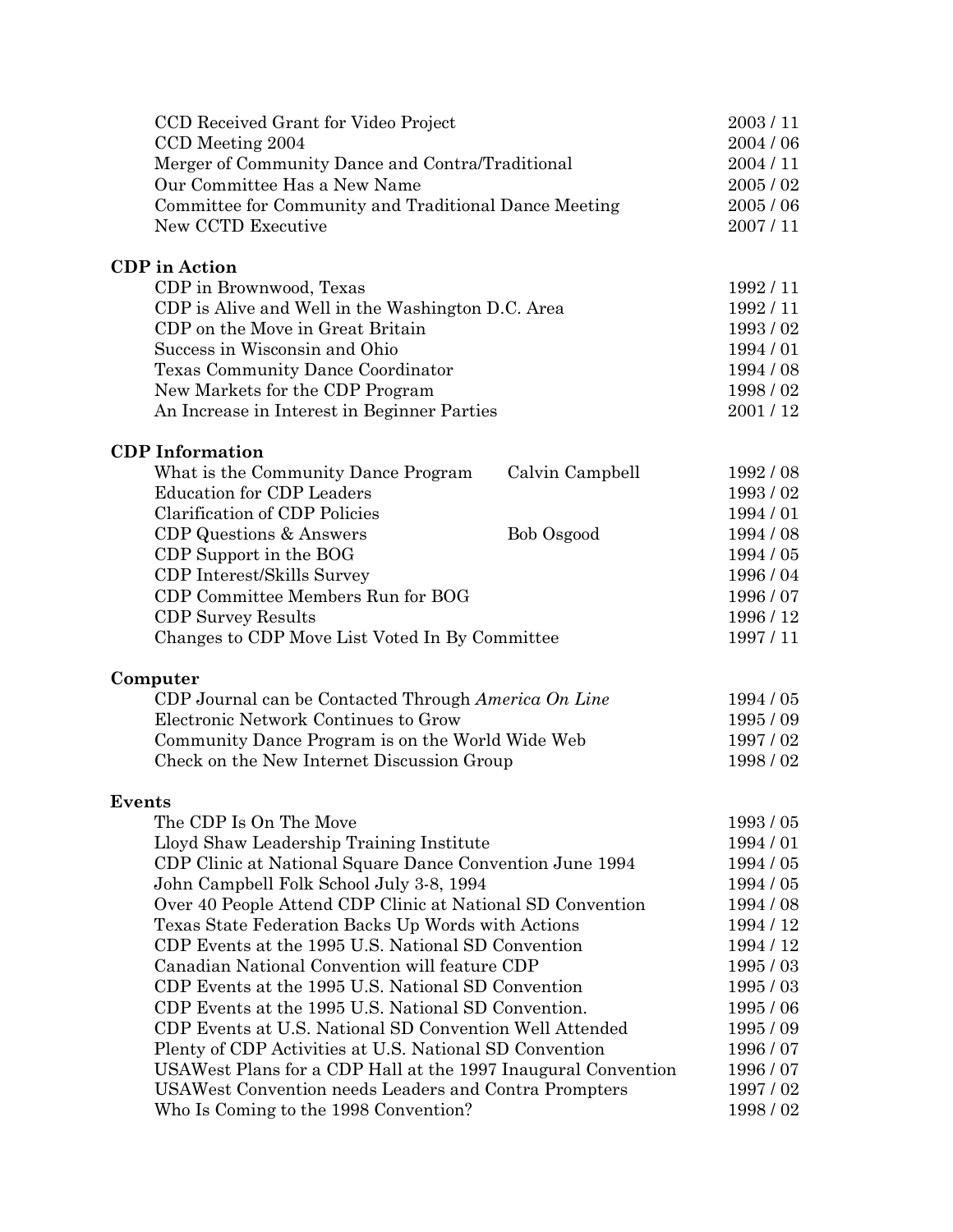| 2001/02   |
|-----------|
| 2002/11   |
| 2004 / 11 |
| 2005/11   |
| 2008/02   |
|           |
| 1994/01   |
| 1994 / 05 |
| 1995/06   |
| 1997/02   |
| 1998/02   |
| 2002/06   |
| 2006/03   |
| 2006 / 10 |
| 2007/03   |
|           |
| 1999/08   |
| 1999/12   |
| 2000 / 05 |
|           |
| 1992/11   |
| 1994 / 12 |
| 1996/04   |
| 1999 / 12 |
| 2000 / 05 |
| 2000/11   |
| 2000/11   |
| 2002/06   |
| 2002/06   |
| 2002/11   |
| 2003/02   |
| 2003/11   |
| 2004/11   |
| 2005/06   |
|           |

## **Index Section 2:**

## **Community Dance and Beginner Party Philosophy Listed by Article Type, then by Date**

#### **Beginner Party and Community Dancing**

| Introduction to CDP Video  |           | 1995/09 |
|----------------------------|-----------|---------|
| <b>Beginner Parties</b>    | Jim Mayo  | 2001/12 |
| A Dream Gig, Or Is It?     | Bob Riggs | 2003/02 |
| A Dance Party, What is it? | Bob Riggs | 2003/06 |
| Dance Party Material       | Bob Riggs | 2003/11 |
|                            |           |         |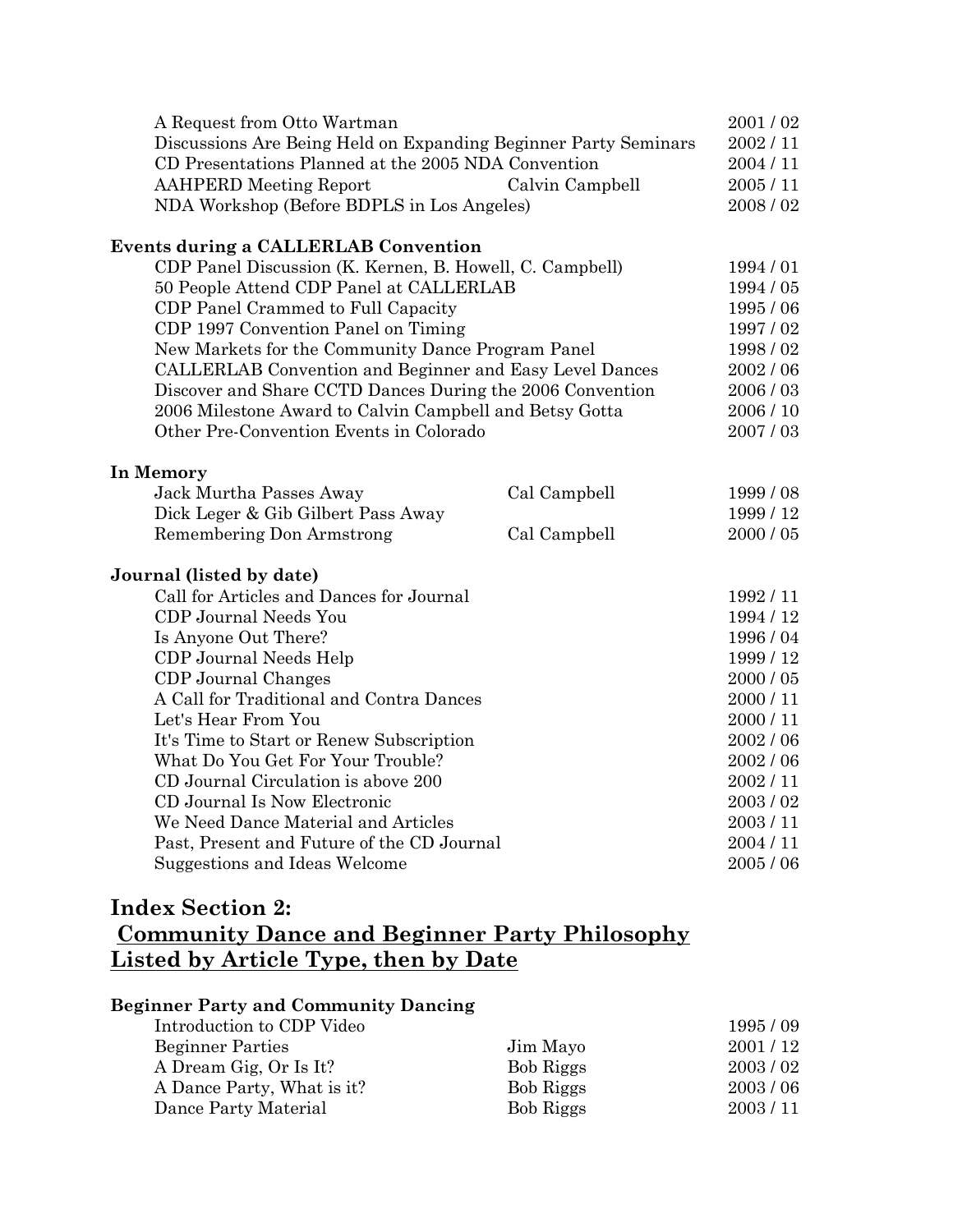| Beginner Dance Party Program                                | Dottie Welch            | 2012/12       |
|-------------------------------------------------------------|-------------------------|---------------|
| Editorial                                                   |                         |               |
| Improving the CDP Dance Experience                          | Calvin Campbell         | 1993/05       |
| Exploring New Ideas on Running a CDP                        | Calvin Campbell         | 1993/08       |
| More Ideas on the CDP                                       | Calvin Campbell         | 1993/11       |
| Different Strokes for Different Folks                       | Calvin Campbell         | 1994/01       |
| Building Dance Themes & Traditions                          | Calvin Campbell         | 1994 / 12     |
| Friendships Are Very Important                              | Calvin Campbell         | 1995/03       |
| Resource Materials for the CDP                              | Calvin Campbell         | 1995/06       |
| First, Teach Them How To Dance                              | Calvin Campbell         | 1995 / 09     |
| Pattern/Team Dancing                                        | Calvin Campbell         | 1996 / 07     |
| We Need a New Generation of Dancers                         | Calvin Campbell         | 1996/01       |
| We Need a New Generation of Leaders                         | Calvin Campbell         | 1996 / 04     |
| CDP Tricks of the Trade                                     | Calvin Campbell         | 1997/02       |
| Where Do We Go From Here?                                   | Calvin Campbell         | 1998/08       |
| Square Dancing K-3                                          | Calvin Campbell         | $2000\,/\,05$ |
| Thoughts from CDP Committee Chairman                        | Calvin Campbell         | 2001/05       |
| Open Dance Methods of Teaching Dance                        | Calvin Campbell         | 2001/12       |
| The First Big Circle                                        | Calvin Campbell         | 2002/02       |
| A New Generation of Leaders                                 | Calvin Campbell         | 2002 / 06     |
| The Lack of Reference Material                              | Calvin Campbell         | 2004 / 02     |
|                                                             | Dottie Welch            | 2005/11       |
| Adapt to Suit<br>Sample the Ideas from BDPLS 2008           | Dottie Welch            | 2009/02       |
|                                                             |                         |               |
| Opinion                                                     |                         |               |
| CDP Leader – A Generalist or Specialist? Walt & Louise Cole |                         | 1993/02       |
| $CDP - Reinverting the Wheeler?$                            | Dan Pearl               | 1993/05       |
| $CDP - A$ Very Different Wheel                              | Mike Seastrom           | 1993/08       |
| CDP versus One Nighter                                      | Al Green                | 1993/11       |
| <b>Evolution or History Repeated</b>                        | Walt Cole               | 1993 / 11     |
| Here I Go Down That Wrong Road Again, Tom Perry             |                         | 1993/11       |
| CDP – Complete Design for Popularity                        | Stan & Cathie Burdick   | 1994 / 05     |
| Where Have All the Dancers Gone                             | Ron Counts              | 2004 / 06     |
| Promotion                                                   |                         |               |
| Selling the Community Dance Program                         |                         | 1992 / 08     |
| <b>Starting a Community Dance Program</b>                   | Paul Moore              | 1996 / 12     |
| NDA Lends Aid to the CDP Committee                          |                         | 2001/12       |
| Dance Movement Workshop                                     | Calvin Campbell         | 2004 / 06     |
| <b>Community Dance Workshop</b>                             |                         | 2005/06       |
| Hoedown DVD                                                 | Ron Counts & Kit Galvin | 2005/06       |
| Teaching                                                    |                         |               |
| The "Walk Thru"                                             | Jim Mayo                | 1992/11       |
| Contra Set Ups                                              | Jerry Helt              | 1994 / 01     |
| Contra Calling and Music                                    | Paul Moore              | 1997/11       |
| Different Views of Variety                                  | Calvin Campbell         | 1998/02       |
| Square Dancing K-3                                          |                         | 2000 / 05     |
|                                                             |                         |               |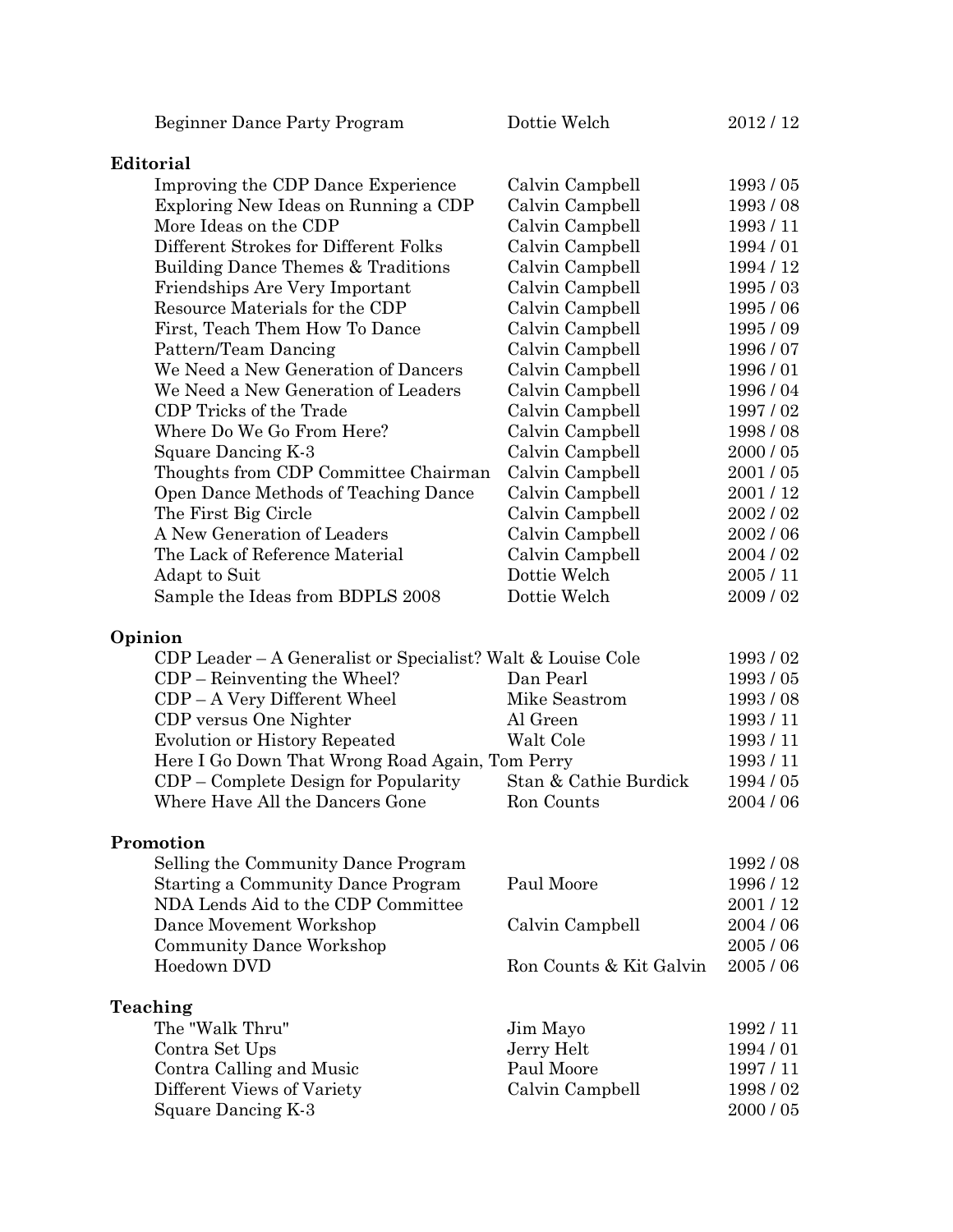| Open Dance Methods of Teaching Dance    | Calvin Campbell | 2001/12 |
|-----------------------------------------|-----------------|---------|
| Traditional Squares at Beginner Parties | Calvin Campbell | 2002/11 |
| Teaching for Success                    | Betsy Gotta     | 2009/12 |
| Beginning Big Circle                    | Dottie Welch    | 2012/12 |

## **Index Section 3: Dances Listed by Type, then Alphabetically by Name**

| Circle, Couples                                         |                         |           |
|---------------------------------------------------------|-------------------------|-----------|
| Children's Polka Variation                              |                         | 2007/03   |
| <b>Consider Using Country Western Dancing</b>           |                         | 1992/08   |
| Cotton Eyed Joe                                         |                         | 2007/11   |
| Donna's Waltz                                           | Donna Morris Riley      | 2005/06   |
| Lariat Circle                                           | Hope Pennock            | 2003/06   |
| Sagebrush Shuffle                                       | Kit Galvin              | 2005/11   |
| Circle, No Partner                                      |                         |           |
| Beginner Polka                                          |                         | 2012/12   |
| Circle and Clap                                         | Calvin Campbell         | 2009/12   |
| Fralie's Frolic                                         | <b>Bob Riggs</b>        | 2009/12   |
| The Hokey Pokey                                         |                         | 1993/02   |
| San Antonio Stroll                                      |                         | 1994 / 05 |
| <b>Stay Young</b>                                       |                         | 1996/01   |
| Circle Mixer (See also Circle Mixer with some footwork) |                         |           |
| 10 O'Clock Mixer                                        | Al Brozek               | 1994 / 05 |
| 10 O'Clock Mixer                                        | Al Brozek               | 1999/12   |
| <b>Bubbles Mixer</b>                                    | <b>Bob Howell</b>       | 2002/06   |
| Hernando's Hideway Tango                                | Ron Counts & Kit Galvin | 2006/10   |
| High Mountain Mixer (Lasso)                             | Don Armstrong           | 2008/11   |
| I Don't Know Why                                        |                         | 1992/08   |
| Kiwi Ring                                               | Scottish Country        | 1993/08   |
| Lancashire Reel Modernized                              |                         | 2012/08   |
| Lighted Sconce (See High Mountain Mixer)                |                         | 2008/02   |
| Marmaduke Mixer                                         | Allan Brozek            | 2012/08   |
| Molly Mixer                                             | Ken Kernen              | 1993/11   |
| Phrase Craze Mixer                                      | Lou Hyll                | 1992/08   |
| Red Wing Mixer                                          |                         | 1997/02   |
| Round About                                             | Cis Hinkle              | 2005/11   |
| Smile Mixer (or not)                                    | Dottie Welch            | 2012/12   |
| <b>Swiss Break Variation</b>                            | <b>Stew Shacklette</b>  | 2006/03   |
| The Gate Mixer                                          |                         | 2004/11   |
| Vogue Mixer                                             | Mike Seastrom           | 2011/03   |
| <b>Circle Mixer with some footwork</b>                  |                         |           |
| B. C. Swing (Mixer or Not)                              | Ken Kernen              | 1995/03   |
| C. J. Mixer                                             | Cal & Judy Campbell     | 1992/11   |
| Cotton Eyed Joe Mixer                                   | Gerry Hardy             | 1996/04   |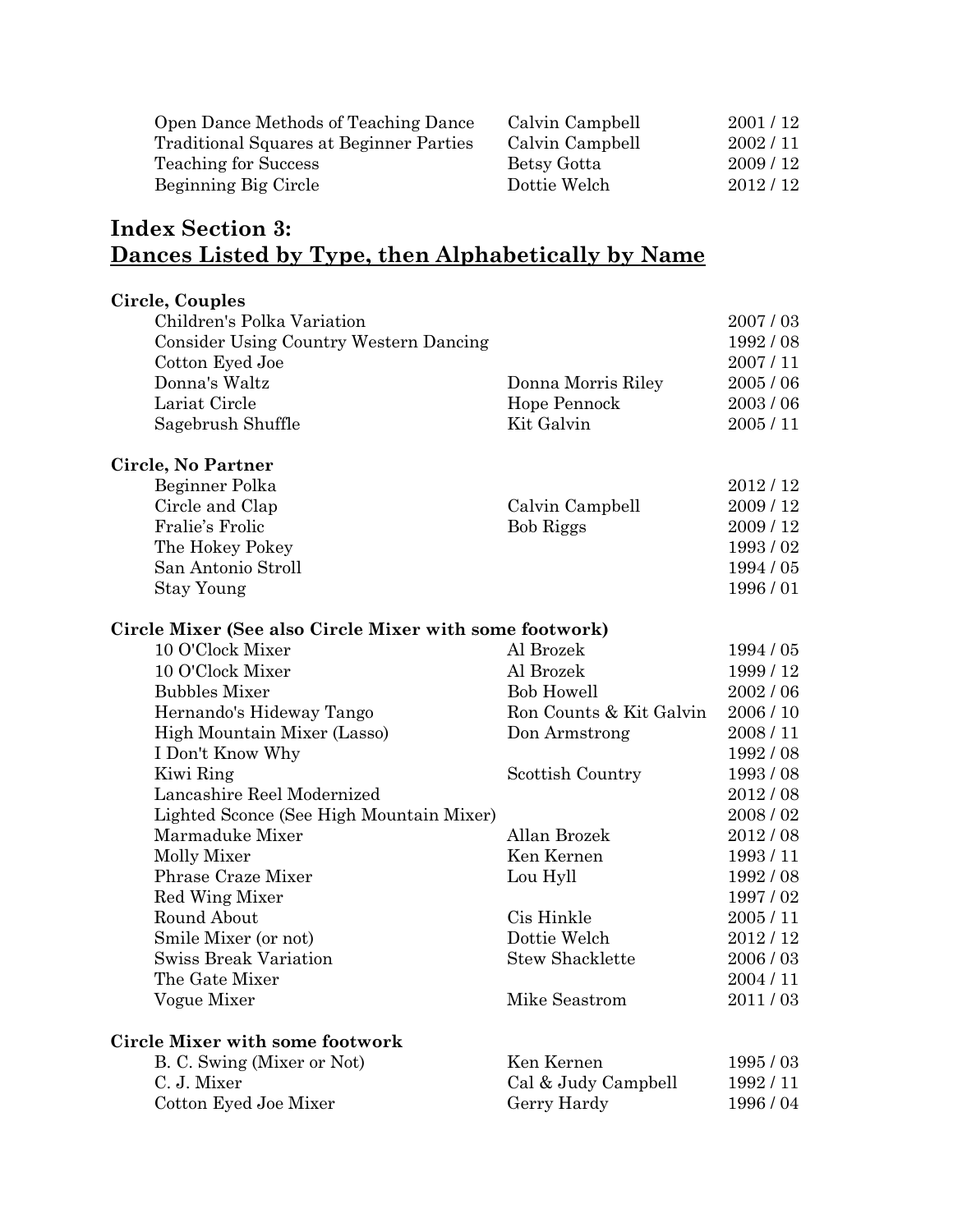| Haystack Mixer                                     | Ann Skoe                  | 2012/08            |
|----------------------------------------------------|---------------------------|--------------------|
| <b>Jiffy Mixer</b>                                 | Jerry & Kathy Helt        | 1993/08            |
| Jiffy Mixer with Various Formations                | Jerry & Kathy Helt        | 2012/08            |
| Pumpkin Mixer                                      | Ed & Virginia Moore       | 1996 / 07          |
| Tennessee Wig Walk                                 |                           | 2005/02            |
| White Silver Sands                                 | Manning & Nita Smith      | 1996/01            |
| Contra                                             |                           |                    |
| History – Together in Time: A Story of New England |                           | 2005/06            |
| Setting Up Contra Lines                            | Jerry Helt                | 1994/01            |
| Contra, Alternate Duple                            |                           |                    |
| A Nice Combination                                 | Don Ward                  | 1995/06            |
| A Penny Saved (Ladies Slide Across)                | <b>Stew Shacklette</b>    | 2001/05            |
| Arm Turn Contra                                    |                           | 1998/02            |
| Art's Easy Duple Contra#1                          | Art Harvey                | 2005/06            |
| Beginner's Luck                                    | Calvin Campbell           | 2004/02            |
| Caribbean Contra                                   | Don Armstrong             | 1993/02            |
| Constant Contra                                    | Mitch Pingle              | 1993/02            |
| DC Trainer                                         | Calvin Campbell           | 1993/05            |
| Good Girl                                          | (Traditional)             | 2006/03            |
| Homosassa Hornpipe                                 | Don Armstrong             | 1993/11            |
| <b>Honor Among Thieves</b>                         | Penn Fix                  | 2007/03            |
| No Touch Contra                                    | Tom Crisp                 | 2001/02            |
| Ohio River Contra                                  | Jerry Helt<br>Len Cannell | 2011/03            |
| Por Que No Waltz Contra<br>Simplicity Contra       |                           | 2002/11<br>1996/01 |
|                                                    |                           |                    |
| <b>Contra, Couples Facing</b>                      |                           |                    |
| Allynn's Mountain Reel                             | Allynn Riggs              | 1994 / 08          |
| Shelter from the Blizzard                          | Susan Elberger            | 2004 / 11          |
| Skontra                                            | Ken Kernen                | 1995/09            |
| Slaunch to Donegal                                 | Ede Butlin                | 1992/11            |
| Zig Zag Rotation                                   | Calvin Campbell           | 1996 / 12          |
| Contra, Proper                                     |                           |                    |
| Barley and Oats                                    | Ken Kernen                | 2006 / 10          |
| <b>Boston Tea Party</b>                            | Jean Butler               | 2012/08            |
| Generic Contra                                     | Calvin Campbell           | 2000/11            |
| Kids Contra                                        | Calvin Campbell           | 2003/02            |
| Long Tunnel Contra                                 |                           | 1997/11            |
| Spring in Duncan                                   | Marion Rose               | 2012/12            |
| Tunnel Contra                                      |                           | 1992/08            |
| Waves of Torey (for 5 couples)                     |                           | 2009/02            |
| <b>Contra, Proper for 4 Couples</b>                |                           |                    |
| Clopton Bridge                                     | English                   | 1994 / 08          |
| Farmer's Jig                                       | Welsh                     | 2005/02            |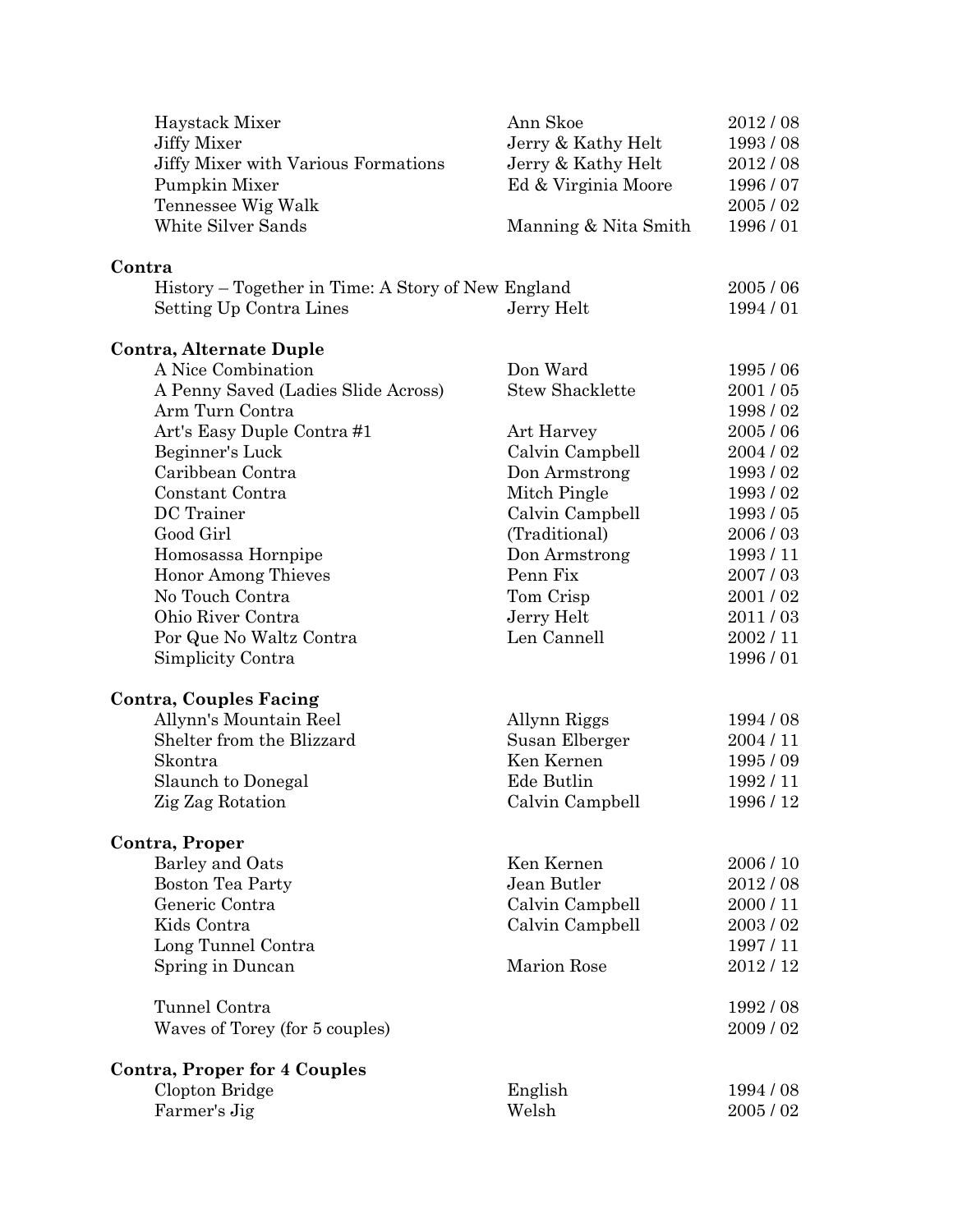| Kingston Flyer                                        |                            | 1995/09              |
|-------------------------------------------------------|----------------------------|----------------------|
| The Wanderer                                          | Cal Campbell +             | 1996/04              |
| Wheelbarrow Reel (See Revised Version in November)    |                            | 2008/02              |
| Wheelbarrow Reel                                      | Don Armstrong              | 2008/11              |
| <b>Contra, Proper Duple</b>                           |                            |                      |
| Baker's Wife (See Revised Version in November)        |                            | 2008/02              |
| Baker's Wife                                          | <b>Stew Shacklette</b>     | 2008/11              |
| Jefferson's Reel                                      |                            | 2009/12              |
| OXO Reel                                              |                            | 1993/08              |
| Contra, Triple                                        |                            |                      |
| Market Lass                                           | Trad + Ralph Page          | 1994 / 12            |
| Contra, Triplet                                       |                            |                      |
| Hagall Triplet                                        | Heiner Fischle             | 2007/11              |
| Three Couple Dancing                                  |                            | 2007/11              |
| Game                                                  |                            |                      |
| <b>BINGO</b>                                          |                            | 2003/02              |
| Party Game - Three Chairs                             |                            | 2003/06              |
| Scratch                                               |                            | 2002/11              |
| Line (Also see Solo and Train Dances)                 |                            |                      |
| Alley Cat                                             |                            | 1993/08              |
| Amos Moses, 2 variations                              |                            | 1992/11              |
| Baby Likes To Rock It                                 | Kit Galvin                 | 2004 / 06            |
| Bossa Nova                                            | Bob & Allynn Riggs         | 1996/07              |
| <b>Busted</b>                                         | Jerry Helt                 | 2001/12              |
| Four Corners Waltz                                    | Jeanette Thompson (?)      | 2009/02              |
| Hallelujah!                                           |                            | 2005/06              |
| Jazak's 12-Count Jive for Couples                     | Chet Jazak                 | 1998/02              |
| Kamaile Kick                                          | Yona Chock                 | 2002/11              |
| New York, New York                                    |                            | 1998 / 02            |
| Pink Cadillac / Little Black Book                     | Jimmy Dean                 | 1992/11              |
| Popcorn                                               |                            | 2007/03              |
| Reggae Cowboy                                         | Bob & Allynn Riggs         | 1997/11              |
| Rocky Mountain Scramble                               | Calvin & Judy Campbell     | 1995/03<br>2007/11   |
| Ruby Baby<br>Swingin' Thing                           | Rita & Jo Thompson         | 2009/02              |
| Mescolanza                                            |                            |                      |
|                                                       |                            |                      |
|                                                       |                            |                      |
| <b>Dumbarton Drums</b><br><b>ONS Party Mescolanza</b> | Dorothy Shaw<br>Les Henkel | 2006 / 10<br>1997/11 |

#### **Mixers (See Circle Mixer, Trios and Trios One-Way)**

## **Quadrille**

| Dosado and Face the Sides | Grant Logan | 1994 / 01 |
|---------------------------|-------------|-----------|
|                           |             |           |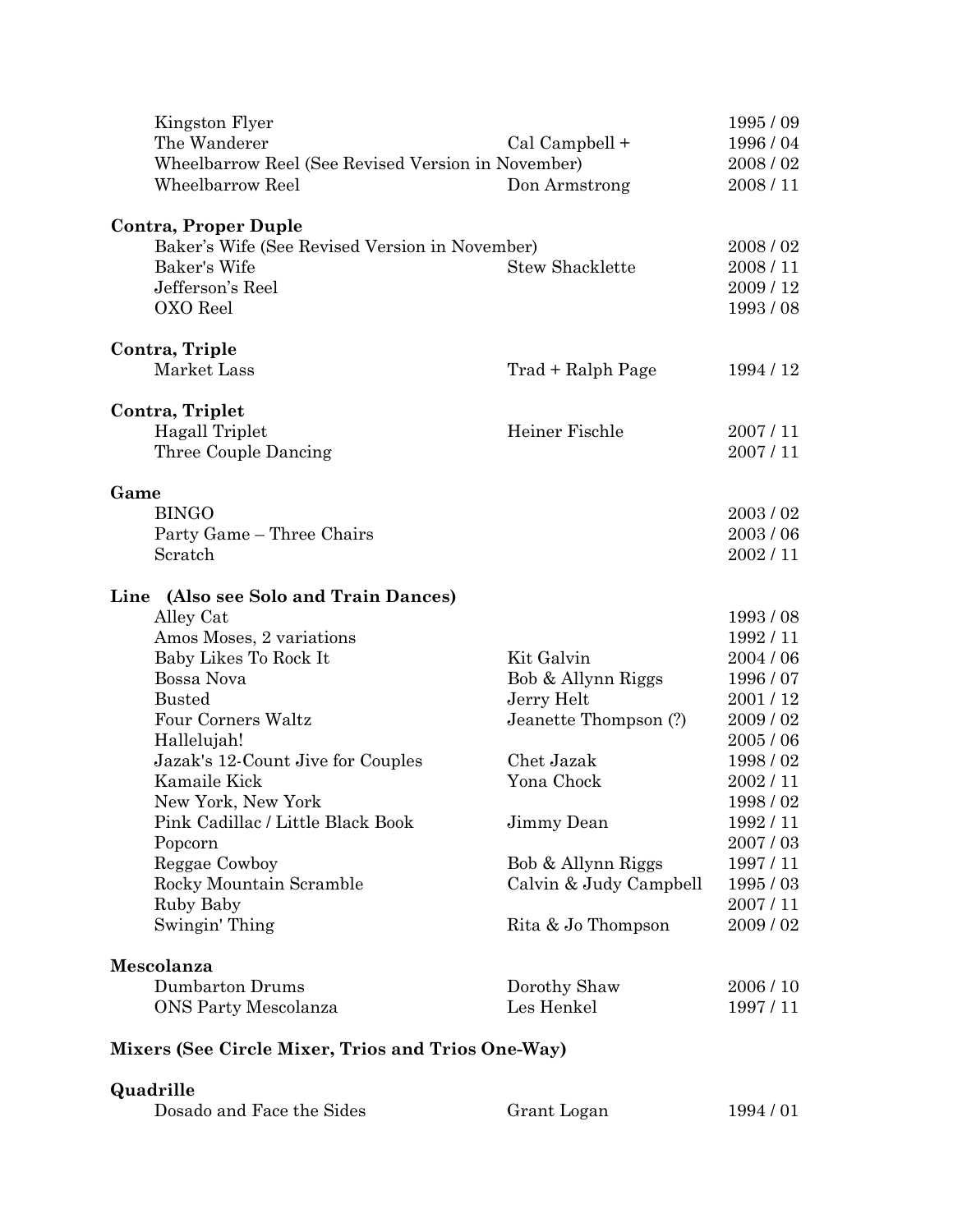| First Night Quadrille                             | <b>Bob Dalsemer</b> | 1995/09   |
|---------------------------------------------------|---------------------|-----------|
| First Night Quadrille                             | <b>Bob Dalsemer</b> | 2002/06   |
| George Washington's Favorite Cotillion            |                     | 2006/10   |
| Gordo's Quadrille                                 |                     | 1992/11   |
| Gordo's Quadrille                                 | Jack Murtha         | 1999/08   |
| Merry Mix-Up Quadrille                            | Ted Sannella        | 1996/07   |
| Stars and Stripes Quadrille                       | Jerry Helt          | 1995/03   |
| <b>Sicilian Circle</b>                            |                     |           |
| Sicilian Circles Description                      | Dottie Welch        | 2006/03   |
| <b>Best Friend Sicilian</b>                       |                     | 2006/03   |
| Cecily Circle                                     | Ken Kernen          | 1993/11   |
| Hello My Baby                                     | Ken Kernen          | 1995/06   |
| Pittsfield Circle                                 | Ken Kernen          | 1993/11   |
| Sanita Hill Circle                                | Ed Durlacher        | 2012/12   |
| Scones and Tea                                    | Ken Kernen          | 1993/11   |
| Scottish Man 'O' War                              | Vicky Goodloe       | 1996 / 12 |
| Siege of Carrick                                  |                     | 2004/02   |
| Zippity Sicilian                                  | Dottie Welch        | 2007/03   |
| Sitting                                           |                     |           |
| Ding Dong Daddy                                   |                     | 1994 / 12 |
| Teton Mountain Stomp for Seated Dancers Al Brozek |                     | 1997/02   |
| The Bunny Hop for Seated Dancers                  | Larry Strippy       | 1997/02   |
| Where to Begin?                                   | Jerry Helt          | 2012/08   |
| Solo (See also Line and Train Dances)             |                     |           |
| Traffic Jam                                       |                     | 2003/11   |
| Square                                            |                     |           |
| Father/Daughter Tunnel Ideas                      |                     | 2003/02   |
| Non-Gender Oriented Basics                        |                     | 2000/11   |
| <b>Rhyming Patter</b>                             |                     | 2007/03   |
| Square & Spares                                   |                     | 2011/03   |
| Two Couple Squares and Triangle Square Dancing    |                     | 2007/11   |
| <b>Square Module</b>                              |                     |           |
| Star Thru Equivalent                              |                     | 1992/08   |
| <b>Square Patter</b>                              |                     |           |
| Four Ladies Pass Thru                             | Ken Kernen          | 1993/05   |
| Arkansas Traveler Variation                       |                     | 1995/09   |
| Chicken Plucker                                   |                     | 2003/11   |
| Circle $1/2$ and $1/4$ more                       | Jack Murtha         | 1992/11   |
| Circle 1/2 and 1/4 more                           | Jack Murtha         | 1999/08   |
| Circle 3/4 Ideas for Genderless Squares           |                     | 2005/06   |
| Four Men Dosado                                   | Carl Brandt         | 1997 / 11 |
| <b>Grand Sashay Variations</b>                    |                     | 2005/02   |
| Grand Square Singing Round                        |                     | 2004 / 11 |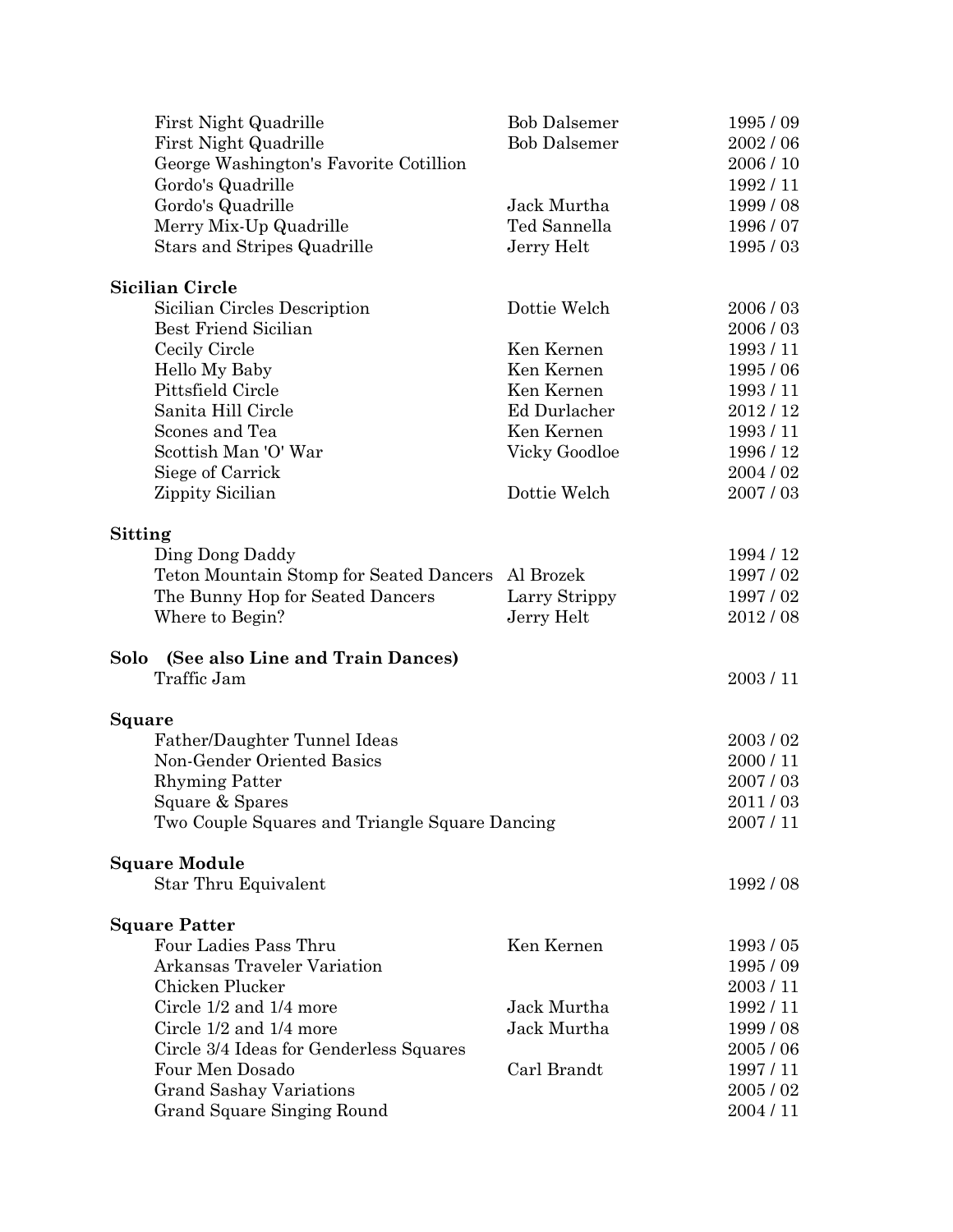| Half Sashay                                            |                 | 2006 / 10 |
|--------------------------------------------------------|-----------------|-----------|
| Head Ladies Arm Turn 1 1/2 to Opposite Bob Van Antwerp | 1999 / 02       |           |
| Head Men and Corner Lady                               |                 | 1993/11   |
| Heads Promenade Full, Sides Circle Left                | Dick Leger      | 1996 / 12 |
| Heads Promenade Full, Sides Circle Left                | Dick Leger      | 1999/12   |
| Heads Promenade Half, Sides Separate                   | Dick Leger      | 1996 / 12 |
| Heads Promenade Half, Sides Separate                   | Dick Leger      | 1999 / 12 |
| Ladies Back to Back                                    | Decko Deck      | 1993/02   |
| Ladies Back to Back then Men                           | Dick Leger      | 1993/02   |
| Lazy H Patter                                          |                 | 1992/08   |
| Linear Weave                                           |                 | 2006/10   |
| Promenade 1/2                                          | Jack Murtha     | 1999/08   |
| Promenade 1/2                                          | Jack Murtha     | 1992/11   |
| Put the Ladies Back to Back then Men                   | Dick Leger      | 1999/12   |
| Rip 'n Snort                                           |                 | 2011/03   |
| Rollaway Ideas                                         | Mike Seastrom   | 1993/08   |
| Rotating the Square Gimmicks                           |                 | 1995/06   |
| Siamese Squares                                        |                 | 1997/02   |
| Star Right, Head Men Star Left                         |                 | 1995 / 06 |
| Three-Quarter Ideas                                    |                 | 1998/02   |
| Triple Allemande                                       |                 | 1998/08   |
| Unusual Square Dance Figures                           |                 | 2009/02   |
| Visiting Couple Circles                                |                 | 1997/11   |
| Walk Thru First Figures                                |                 | 1996/01   |
| Wheelbarrow Dosado and Half Poussette                  |                 | 2008/11   |
| Who's On First                                         |                 | 1993/02   |
| <b>Square Singer</b>                                   |                 |           |
| Chase Figure                                           |                 | 2007/03   |
| Engine #9                                              | <b>Bob Ruff</b> | 1996/04   |
| Everywhere You Go (Modified)                           | Ed Gilmore +    | 1994/01   |
| First Tip Singer, Four Ladies Promenade                |                 | 2001/05   |
| Heads Pass & Promenade Left                            |                 | 1992/08   |
| Heads Promenade 1/2, Sides Separate                    | Dick Leger      | 1996 / 12 |
| Heads Promenade all the way, Sides                     | Dick Leger      | 1996 / 12 |
| Heads Promenade all the way, Sides                     | Dick Leger      | 1999 / 12 |
| If They Could See Me Now                               | <b>Bob Ruff</b> | 1996/04   |
| Jennie's Stars                                         |                 | 2006/03   |
| Jenny's Stars Choreographer                            |                 | 2007/03   |
| Just the Men/Ladies Walk Forward, Swing                | Flo Cadwell     | 1994 / 05 |
| Promenade Single File                                  | Stan Burdick    | 1997/07   |
| Singing Calls for Non-Dancers                          | Jim Mayo        | 2004 / 06 |
| Singing Calls for Beginner Parties                     | Betsy Gotta     | 2009/02   |
| <b>Star Promenade</b>                                  | Les Henkel      | 1994 / 08 |
| Trail of the Lonesome Pine                             |                 | 1993/11   |
| <b>Square, Traditional</b>                             |                 |           |
| Arkansas Traveler                                      |                 | 2002/11   |
| Birdie in the Cage                                     |                 | 2002/11   |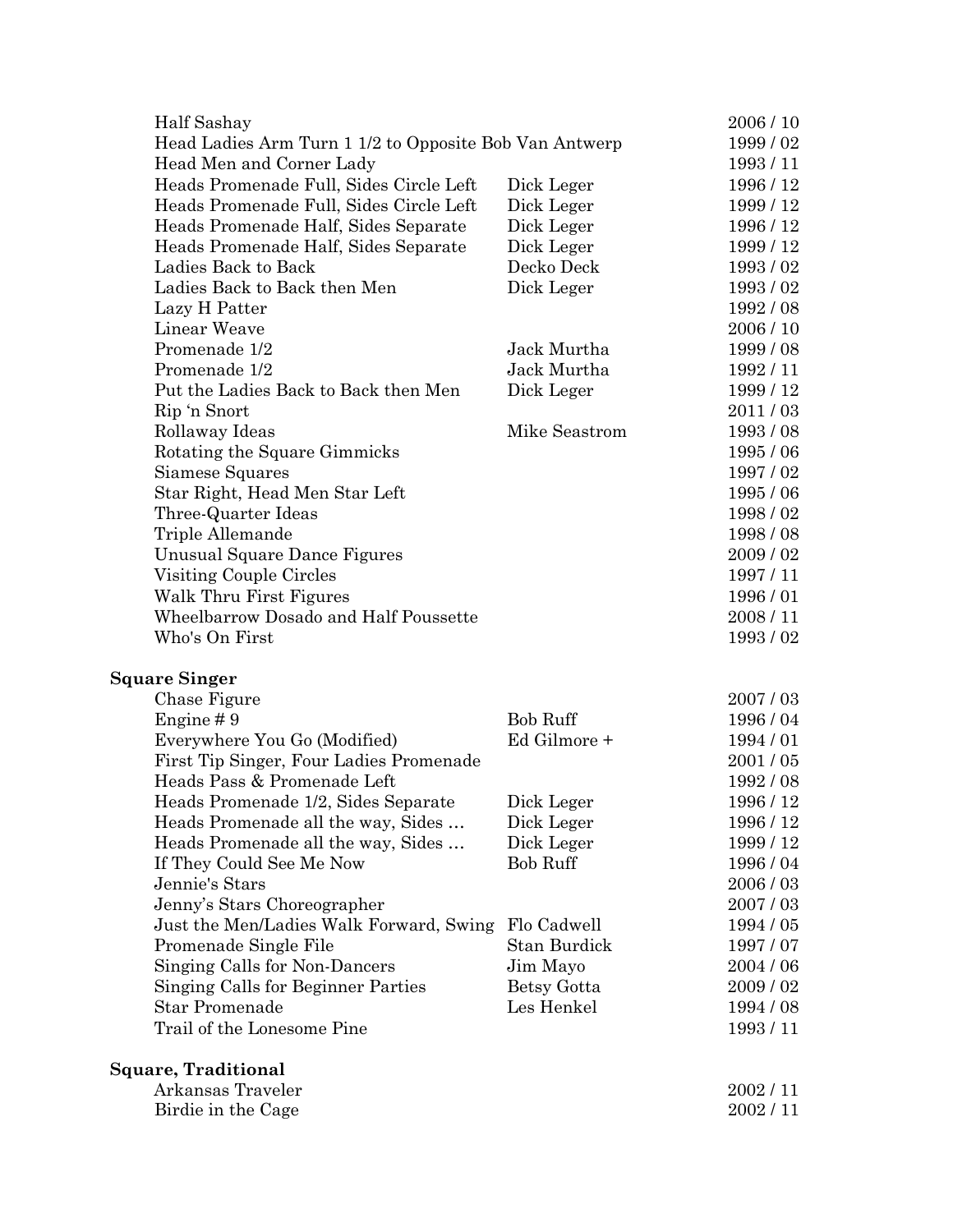|               | <b>Bunkhouse Reel</b>                                    |                   | 2005/11   |
|---------------|----------------------------------------------------------|-------------------|-----------|
|               | Cheat and Swing                                          | Dennis Riley      | 1994 / 12 |
|               | Crooked Stovepipe                                        |                   | 2012/08   |
|               | Down the Center Cut Off Six                              |                   | 2011/03   |
|               | First Lead Right, Circle 4, 6, 8                         | Carl Brandt       | 1997/11   |
|               | French Eight Idea                                        |                   | 2009/12   |
|               | Hot Time in the Old Town Tonight                         |                   | 2002/11   |
|               | Hot Time in the Old Town Tonight with Basket             |                   | 2012/12   |
|               | Ocean Sand                                               | Ken Kernen        | 1995/03   |
|               | Open the Door (Chase)                                    |                   | 2007/03   |
|               | Push Ole Ma and Push Ole Pa                              |                   | 2005/02   |
|               | Sally Goodin'                                            |                   | 2004/02   |
|               | Sampsonville Quadrille Figure One                        | Margot Mayo Book  | 2012/08   |
|               | Six Pass Through                                         | Tony Parkes       | 1998/08   |
|               | Solomon Levi                                             |                   | 2009 / 12 |
|               | Solomon Levi like figure                                 |                   | 2003/11   |
|               | Visiting Arkansas Traveler                               |                   | 2002/11   |
|               | Visiting dancer                                          |                   | 2000/11   |
|               | Visiting Rolling Star                                    |                   | 2002/06   |
|               |                                                          |                   |           |
| <b>Themes</b> |                                                          |                   | 2007/03   |
|               | Chase Figures<br>Chasse and Sashay – An Interesting Pair |                   | 2006 / 10 |
|               | Poussettes and Wheelbarrows                              |                   | 2008/11   |
|               | Dances for Small Events                                  |                   | 2007/11   |
|               | The Versatile Star                                       |                   | 2006/03   |
|               |                                                          |                   |           |
| Train         |                                                          |                   |           |
|               | <b>Blue Bird</b>                                         |                   | 1995/06   |
|               | <b>Blue Bird</b>                                         |                   | 1999/08   |
|               | The Bunny Hop                                            |                   | 1993/02   |
| <b>Trios</b>  |                                                          |                   |           |
|               | Jenny Reel Mixer                                         |                   | 2009/12   |
|               | <b>Scatter Threesome</b>                                 | Ted Sannella      | 2003/11   |
|               |                                                          |                   |           |
|               | <b>Trios Facing</b>                                      |                   |           |
|               | <b>Alternate Trios</b>                                   | Ken Kernen        | 1992/08   |
|               | Do-Ci-Dizzy                                              | <b>Bob Howell</b> | 1994/01   |
|               | Rattlesnake Trio                                         |                   | 2011/03   |
|               | T. B. C. Trio Mixer                                      | <b>Bob Howell</b> | 1994 / 12 |
|               | Toots' Trio                                              | <b>Bob Howell</b> | 1996/04   |
|               | Trio Patter Calling                                      | Otto Wartemann    | 2011/03   |
|               | Triolet (Trio Turning Contra Corners)                    |                   | 1999/02   |
|               | <b>Trios One-Way</b>                                     |                   |           |
|               | Rebecca's Roundabout                                     | <b>Bob Howell</b> | 1996/07   |
|               | Texas Shootout                                           | <b>Bob Howell</b> | 1998/08   |
|               | Theil's Trio                                             | Jack Theil        | 1993/05   |
|               |                                                          |                   |           |